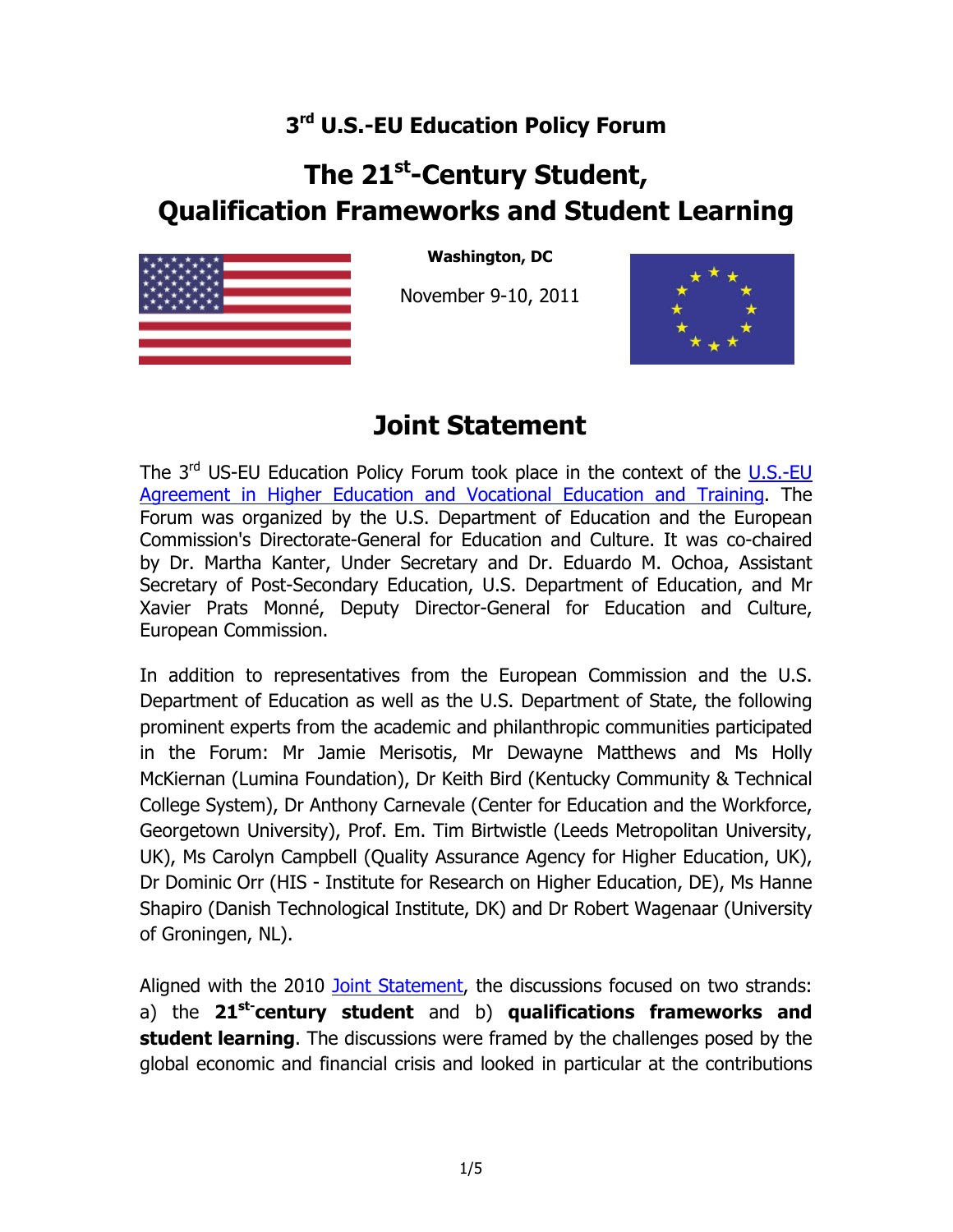of post-secondary education to help our economies and societies emerge stronger from this crisis.

Mr Xavier Prats Monné, Deputy Director-General for Education and Culture at the European Commission stated: "For the European Commission and the other European participants the topic of the  $3^{rd}$  U.S.-EU Education Policy Forum was timely and promising: we expected an interesting exchange of views, and the two-day discussions exceeded our expectations.

The Forum allowed for a stimulating discussion on how governments and international institutions can promote the development of higher education institutions that respond to demand and are accountable on outcomes. In its Communication on the modernization of higher education, the European Commission set out just a few weeks ago the key policy issues for the EU: we need to boost graduate numbers, improve the relevance and quality of teaching, provide more opportunities for students to develop their skills through study or training abroad, encourage international co-operation to boost higher education performance, train more researchers, and strengthen the link between education, research and business. The Policy Forum showed that, on these critical issues, dialogue and cooperation with U.S. experts and the U.S. Department of Education is extremely useful for us.

There are many differences between the US and Europe, but diversity enriches, and the European Commission shares with the US Department of Education a determination to modernize higher education. The key is education - but not just any education: for the 21<sup>st</sup>-century student, the cognitive skills that are the easiest to teach will be also the easiest to be outsourced or digitalized. This is why we must all develop open institutions, effective qualification frameworks, and new ways of learning".

Dr. Martha Kanter, Under Secretary, U.S. Department of Education, stated: "Increasing access, improving quality and accelerating completion are the cornerstones of American higher education policy proposals for the 21<sup>st</sup> century. Together, the EU and U.S. are examining lessons learned from the Bologna Process and Qualifications Framework initiatives in a variety of countries to better define what college and university graduates know and are able to do upon graduation. We know that the knowledge and skills essential for student success in a more globally connected workforce, and world need better definition. They are integral to achieving President Obama's 2020 goal of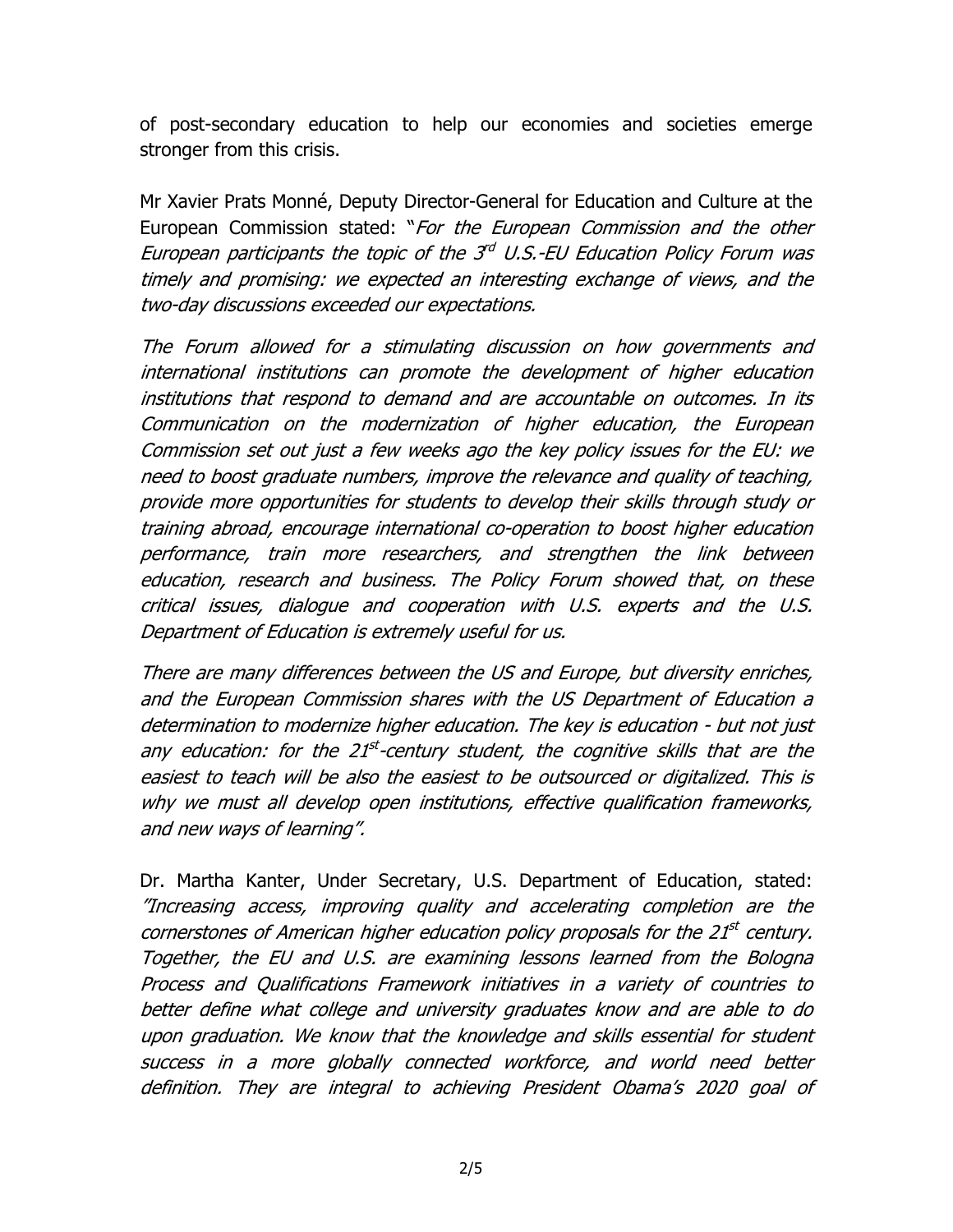increasing the number of U.S. college graduates to 60 % or more by the year 2020.

On both sides of the Atlantic, we need citizens who have the capacity to solve problems that result from the globally connected world in which we live, are able to lead and participate in a prosperous workforce, and who are prepared for informed, effective participation in democratic life across continents. Higher education has a crucial role to play: it must bridge the dichotomy between giving students the knowledge and skills relevant to future jobs and conveying the critical thinking and civic values for our democracies to prosper in our fastgrowing knowledge economy.

The U.S. and EU goals to significantly increase the proportion of students completing higher education, our mutual efforts to advance study abroad opportunities, and our interest in continuously improving the quality and performance of our higher education institutions are of paramount importance. These are areas where our interests converge.

I am convinced that today's discussions will deepen the transatlantic cooperation that we have enjoyed since 1993 and help us leverage our capacities to sustain and strengthen our world-class higher education systems."

Mr Prats Monné and Dr Kanter concluded: "Europe and the US share one overriding priority: to find the path to job creation and growth; and for all our economies the only path leading to quality jobs and sustainable growth is education. Through well targeted investment in education, we can not only provide our citizens with the knowledge and skills needed to keep our societies thriving and prosperous, but also give more of our citizens access to, and help them complete, higher education. In this respect, we recognize the need to improve the quality of higher education to meet the needs of the  $21^{st}$ -century student, strengthen the civic health of our societies, and prosper in the global economy. Higher education, and in particular its internationalization, play a crucial role in ensuring growth, creating jobs, and advancing our democracies for the global common good. We are therefore committed to meeting again in one year's time in Brussels to discuss the contributions of higher education to the global knowledge economy. By then, we will also review the results of the joint US-EU Tuning project, in particular its contribution in increasing focus on learning outcomes and improving completion rates."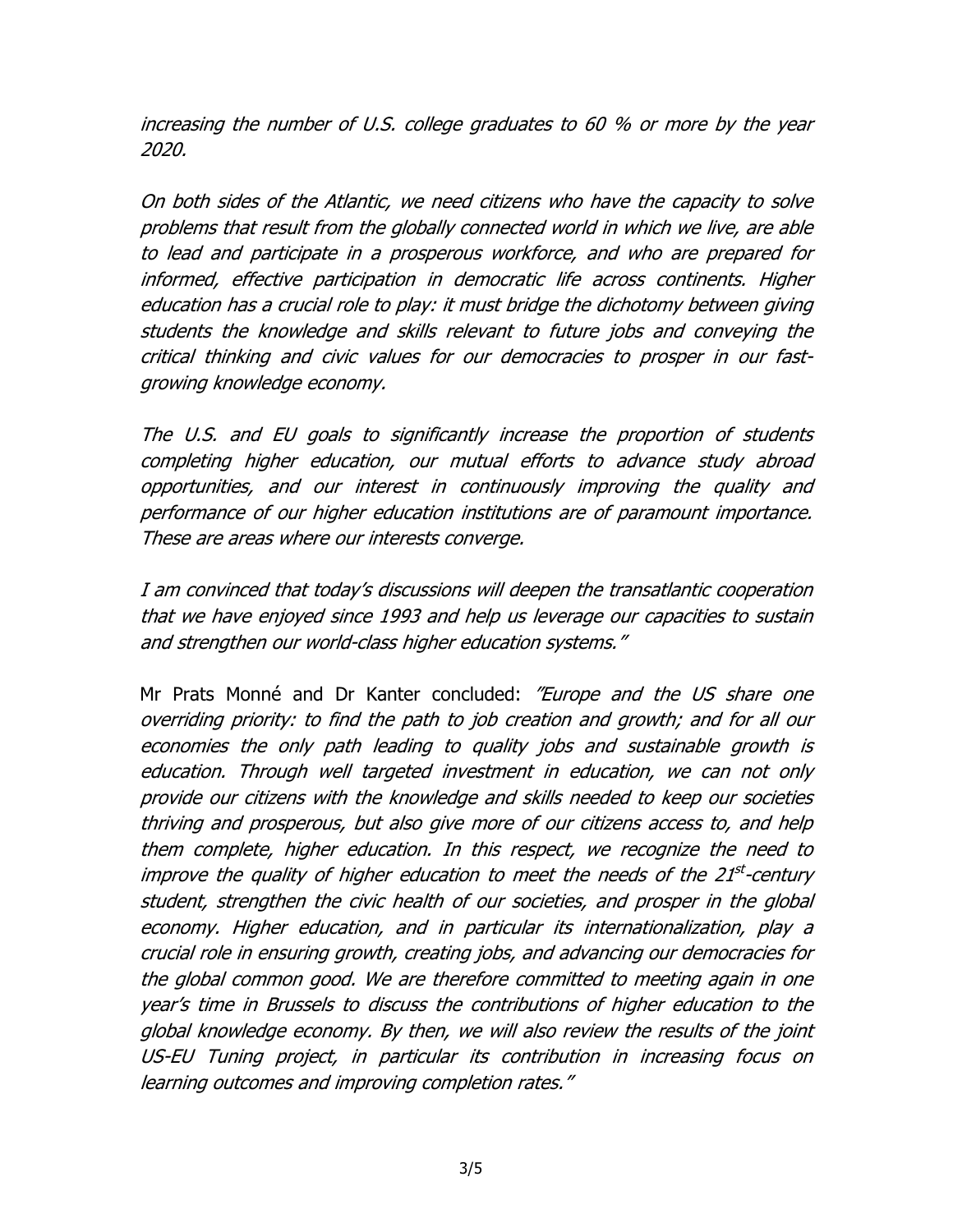## **Next steps in cooperation**

The Parties agreed to focus US-EU cooperation on the contributions of higher education to the knowledge economy and society, and to make this the topic of the next forum in Brussels.

One of the key drivers of the exit strategy from the global economic crisis as well as of productivity and long-term growth will be increasing student competencies and skill levels. Policies and programs can benefit from increased customization to ensure that more graduates acquire the competencies critical to the employment and societal needs of the  $21<sup>st</sup>$  century and to match knowledge, skills and jobs far more effectively than in the  $20<sup>th</sup>$  century.

Given these crucial imperatives and today's need for job creation in both the U.S. and the EU, the Parties will focus their next steps in policy development and bilateral cooperation in 2012 on acquiring a better understanding of innovation and entrepreneurship through university-business cooperation; on the critical issue of the international competition for talent; and on knowledge and skills development as well as student and labor mobility to increase prosperity in the knowledge economy. In particular, they decided to:

- launch a study on university-business cooperation,
- organize a dissemination seminar on skills and mobility, and
- hold an expert seminar on credit recognition.

Building on the eighteen years of experience gained from the Atlantis program, the Parties agreed to explore ways to strengthen their exchanges and cooperation in the field of education and, more specifically, on cooperative efforts to increase the internationalization of post-secondary education institutions, also with a view to ensuring a smooth integration of U.S.-EU cooperation and exchanges aligned with the future EU Program for education, training and youth for 2014-2020.

The European Commission welcomed the fact that the US will participate in the forthcoming International Conference on Quality Assurance in Higher Education, organized by the Commission from  $14<sup>th</sup>$  to  $15<sup>th</sup>$  December 2011 in Brussels (Belgium), as well as in the third Bologna Policy Forum from  $26<sup>th</sup>$  to  $27<sup>th</sup>$  April 2012 in Bucharest (Romania), as a sign of the active and constructive involvement of the US in the European and global discussion on the modernization of higher education.